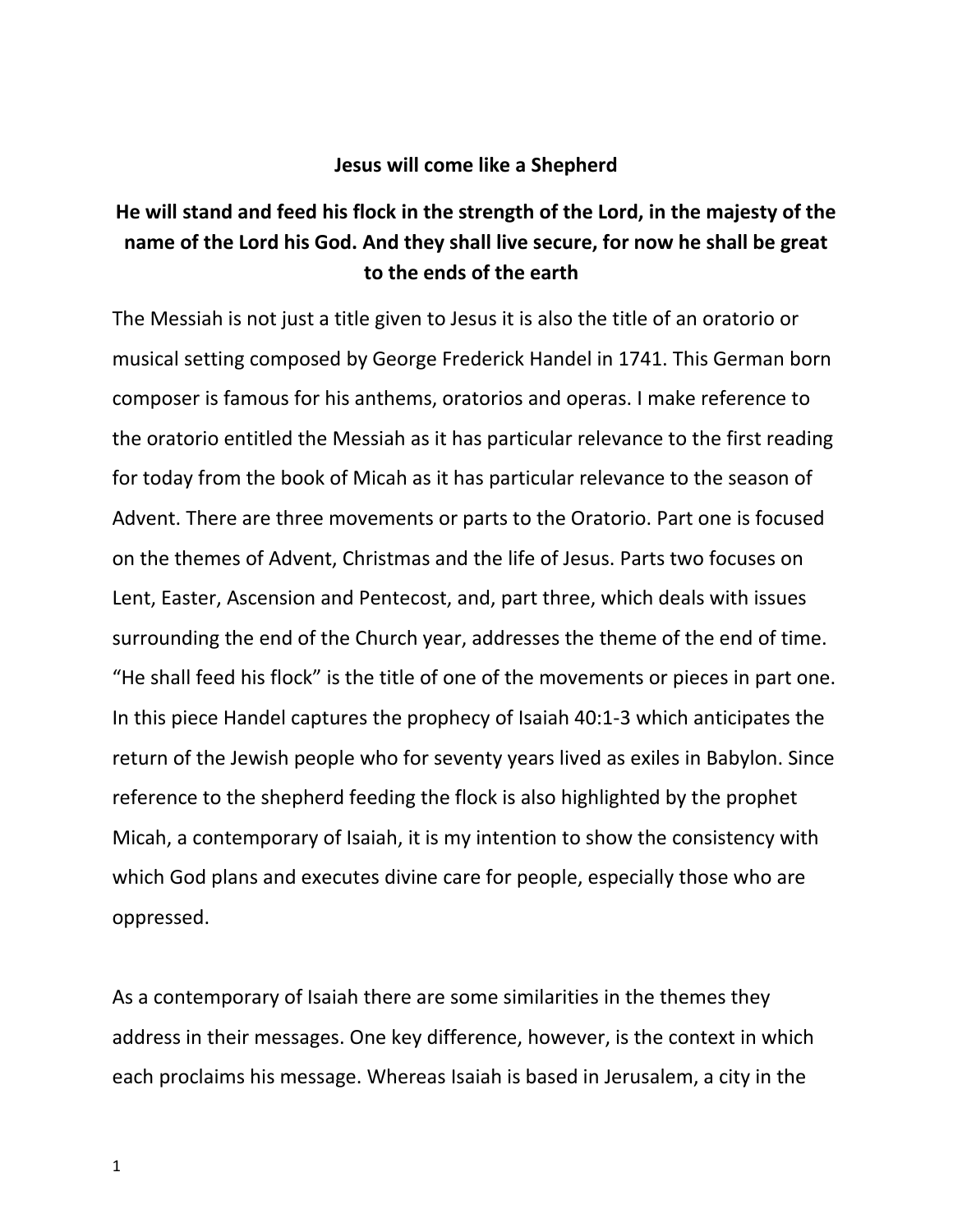south of Palestine, Micah is based in the north in a small rural town. Micah's concern was twofold. First he is concerned about the vulnerability of his small town as it is always overrun by military forces advancing on cities on the plain. Since military attacks at that time tended to go from the mountains to the plains, Micah's little town of Moresheth was always exposed to exploitative military personnel who would not just pass through the rural town, there was also incidences of rape, destruction of property, stealing of crops and the loss of innocent lives. Like Isaiah in Jerusalem, Micah was well aware of oppression perpetuated by persons with military might. In the city, Isaiah's message was focused on the oppressive nature of the economic power which caused major dislocation in the lives of people in the city of Jerusalem. Both men were therefore passionate that God sees and knows the acts of oppression being perpetuated by leaders in and outside the nation of Israel and both are convinced that God will intervene.

Micah's prophecy focuses on the fact that God will intervene and liberate his little community of Moresheth by coming to live among them as messiah. This messiah or liberator will focus on replacing the will to power, which exploits and oppresses, with the will to care and compassion. Those in position of power have been using their power to oppress and exploit others. Both men proclaimed the coming of a Messiah who will display care and compassion for all people. Power in this case will be used, not to abuse people, but, to provide security and peace for all. The metaphor the prophet feels best describes the ministry of care and compassion, which God will bring to the oppressed people, is that of a shepherd. Like Jesus of old, and George Frederick Handel of the 18<sup>th</sup> century, the metaphor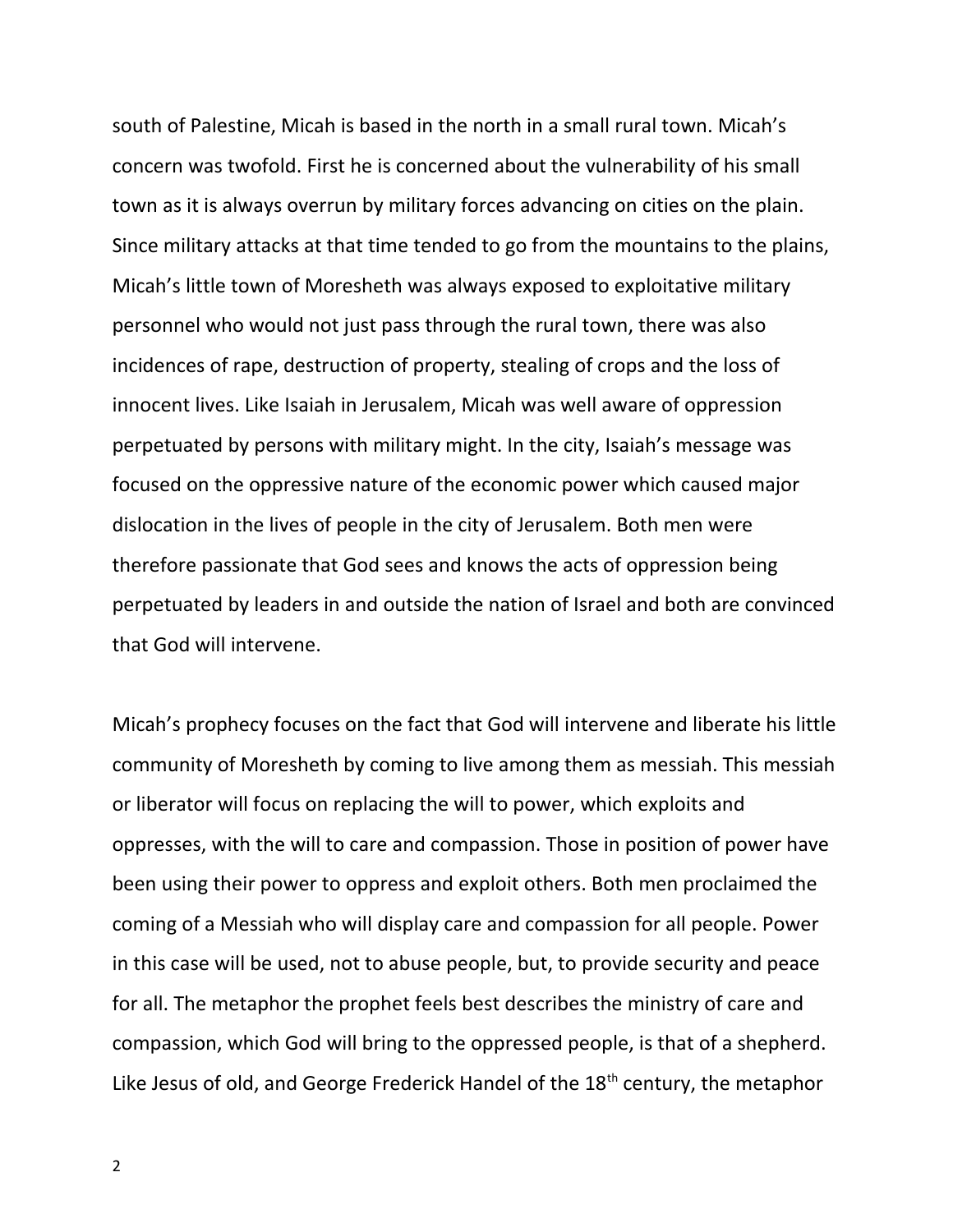of shepherd means God cares for people and God will intervene in compassion to bring about the best in people and in their situations.

Last Sunday after Church some of us visited the Open Arms Drop-In Centre for the homeless in Kingston. In conversation with the men at the homeless shelter at least one was very clear his future does not reside in the care he is receiving from the centre. While he appreciates the care he receives his ambition is to move out of the shelter and use his skills and talents in order to develop and advance his potential. He sees his time at the shelter as a temporary arrangement so that in time, as well as with help from others, he will be able to make a positive difference in his life. He feels leaders in the private sector, with all the experience in business they have acquired over the years, could serve the homeless in positive ways. He expressed the view that, in addition to giving handouts to clients at the centre, business leaders could also take time to share with the predominantly men, key tips to establish and survive in the present business environment. With such advice, this man felt the men at the shelter will be inspired to make the best out of the opportunities available to them.

Two things stand out for me as I contemplate the ministry of care and compassion announced by Micah. First, just as Micah says the shepherd will bring peace and security, in the same way people today need a sense of peace and security to guide them in the daily affairs of their lives. People need peace, or a sense of integrity, to take on the challenges of daily life. One of the reasons so many persons are clamoring for the restart of the scrap metal trade, for example, which has the potential to generate income for over ten thousand persons, is precisely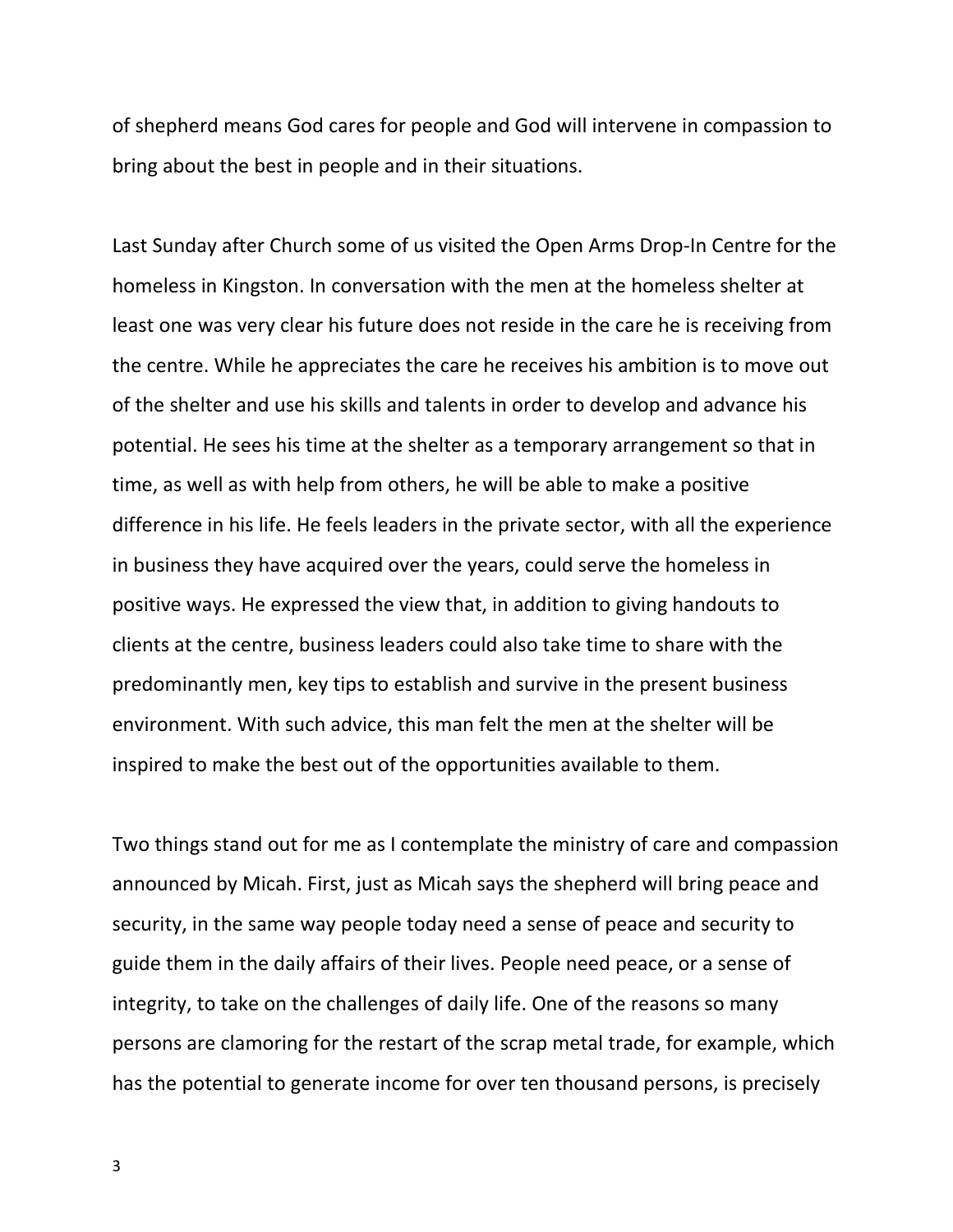because of the challenges a number of persons have had to confront on a daily basis. While it is true some of us have serious reservations about the trade being re-introduced, because of the potential destruction of private and public property, the ongoing recession in the global economy is wreaking havoc in the lives of individuals, families and communities. While it is true there is often no easy solution to some of these problems, nevertheless, it is precisely in these contexts that we must put our best minds together to provide the security which people need to live the abundant life promised by Jesus in John 10:10.

Closely related to security, in the message of Micah, is the message of peace. People desire to live in peace, as a sense of wellbeing, since this is indispensable for enjoying the fruit of one's labour. Having worked hard to achieve and acquire things over the years it is the will of the majority that there must be a space to enjoy that with which God has blessed us. Theologically, people desire to experience the glory of God and the "peace on earth, goodwill to all people," which the angel promised the shepherds, as is recorded in Luke's Gospel. Peace is the sense of mental, physical and emotional wellbeing which is both a gift from God as well as a state of human good, which most if not all people desire and long for. Micah reminds us this peace, whether of God or human beings, is not possible if a community is always threatened by internal and external forces which constantly threaten the very survival of the people. Today's advance of globalization, insofar as it tends to be insensitive to small economies like ours in Jamaica, can be just as exploitative as the military forces passing through Micah's town. Just as God promised to intervene in Micah's town, to deliver the people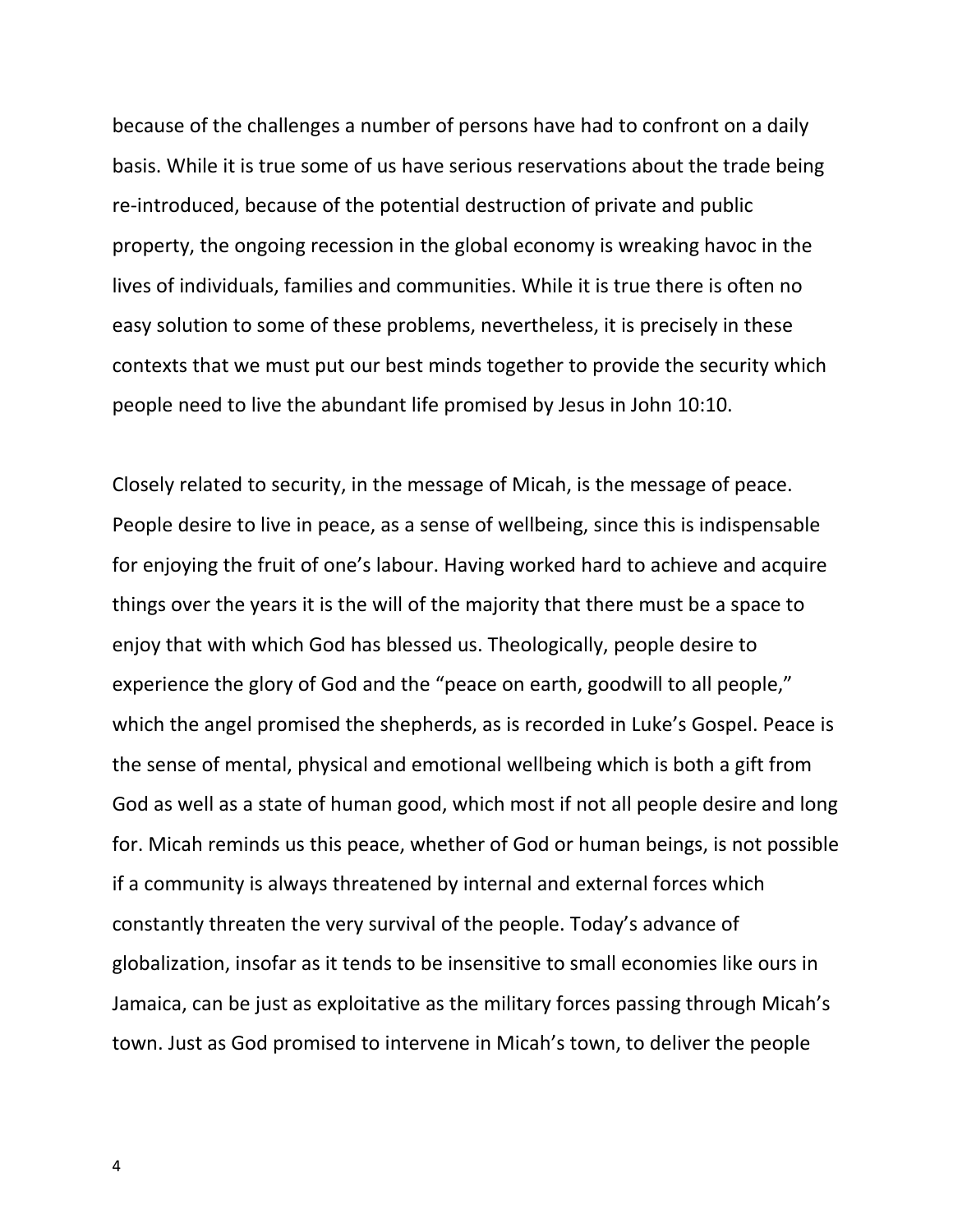from oppressive military forces, in a similar way, God will come to us in Jesus Christ at Christmas to bring anew to all that peace which the world cannot give.

Second, according to the prophet Micah, the shepherd who will come to liberate Israel, through acts of care and compassion, will relate to people in a personal way. Advancing armies, symbolized today by the forces of globalization, can bring about massive destruction in people's personal lives. While it is true both an army and the forces of globalization can act to bring about good in people's lives, there is a sense in which evil can sometimes work under the guise of these powers. God's promised intervention in Israel, in a personal way, is testimony to the way God cares for people and will have compassion on them. In Israel's history there was a time when external armies, in the form of the Philistines, were accustomed to destroying the livelihood of God's people. God intervened in the person of King David who ruled over Israel for a number of years as God's shepherd. This shepherd, celebrated in the Psalm for today as one with strength and the capacity to lead people to victory, captures the spirit of David as liberator of Israel.

Jesus, as the incomparable shepherd of all people, is the one who will lead the new Israel, all the people of the world, in the path of peace and security. This shepherd demonstrates that God will intervene in the lives of people everywhere because God cares and will have compassion on all people. Luke's story of Mary's visit to Elizabeth, in the Gospel reading for today, tells the story of the way God cares for people. Mary's visit to her cousin is a foreshadowing of the way the shepherd Jesus will exercise power. Power will be exercised through dialogue rather than through coercion. Power will be exercised through care and